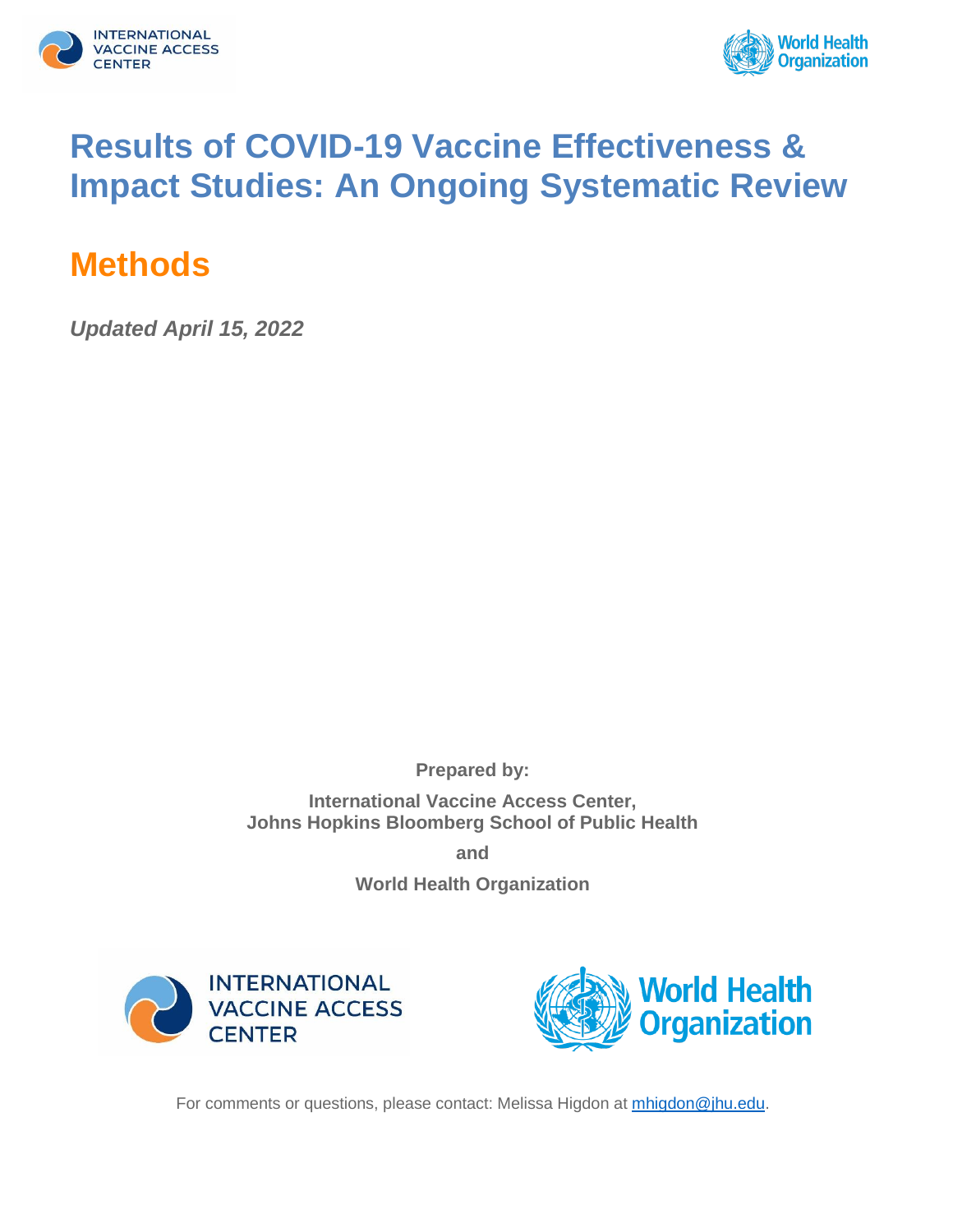



# **Methods for Vaccine Effectiveness (VE) and Impact Literature Presented on VIEW-hub and in the Weekly Summary Tables, Visualizations, and Summaries of Policy Gaps**

### **Literature Search**

A search of the grey, preprint, and published literature for COVID-19 Vaccine Effectiveness and Impact studies is conducted daily. See [Appendix](#page-4-0) for literature search criteria.

### **Vaccine Effectiveness Studies**

#### *Inclusion Criteria*

Title and abstract review are conducted to identify relevant studies for full-text review. During full-text review, a study must contain at least one vaccine effectiveness estimate that meets all the following criteria to be included. This is done to ensure a baseline level of quality and/or comparability of VE estimates, though this does not imply that all studies are Grade A/have minimal risk of bias nor that all excluded studies are of poor quality.

- Published or preprint studies or reports with adequate scientific details. The information cannot come just from a press release, presentations, nor media.
- VE estimates must have confidence intervals around the estimate, except in those cases where it is unable to be calculated.
- All studies must include persons with and without the clinical outcome under investigation and with and without vaccination. Thus, this excludes case only studies, such as impact studies, or those evaluating risk of progression are excluded. This criterion does not apply to transmission studies which evaluate vaccine effectiveness against secondary infection from vaccinated and unvaccinated SARS-CoV-2 cases only, or to booster dose VE studies in which the reference group is persons having completed primary series vaccination.
- The study cannot have a modeled comparison group nor compare to a historical cohort.
- Due to the effect of confounders, the study design should account for confounding and/or the VE estimate should be adjusted or state adjustment made no difference.
- All outcomes must be lab confirmed. As COVID-19 does not have a specific syndrome, studies with syndromic outcomes are excluded.
- At least 90% of participants must have a confirmed vaccination status, rather than relying on recall.
- The study must provide a VE estimate for one vaccine, not for multiple vaccines combined. The exceptions are for 1) studies assessing the combined VE of BNT162b2 (Pfizer) and mRNA-1273 (Moderna) vaccines and 2) studies of heterologous schedules but all participants included in a VE estimate should receive the same brands of vaccines in the same order.
- No significant bias that likely affects results
- Cannot include day 0-12 in unvaccinated definition
- Cannot compare to early post vaccination to calculate VE (e.g. day 0-12 vs day 12-21)

A summary table of the main results of studies meeting inclusion criteria can be found on the VIEW-hub Resources page [\(https://view-hub.org/resources\)](https://view-hub.org/resources).

*Additional Inclusion Criteria for Forest Plots*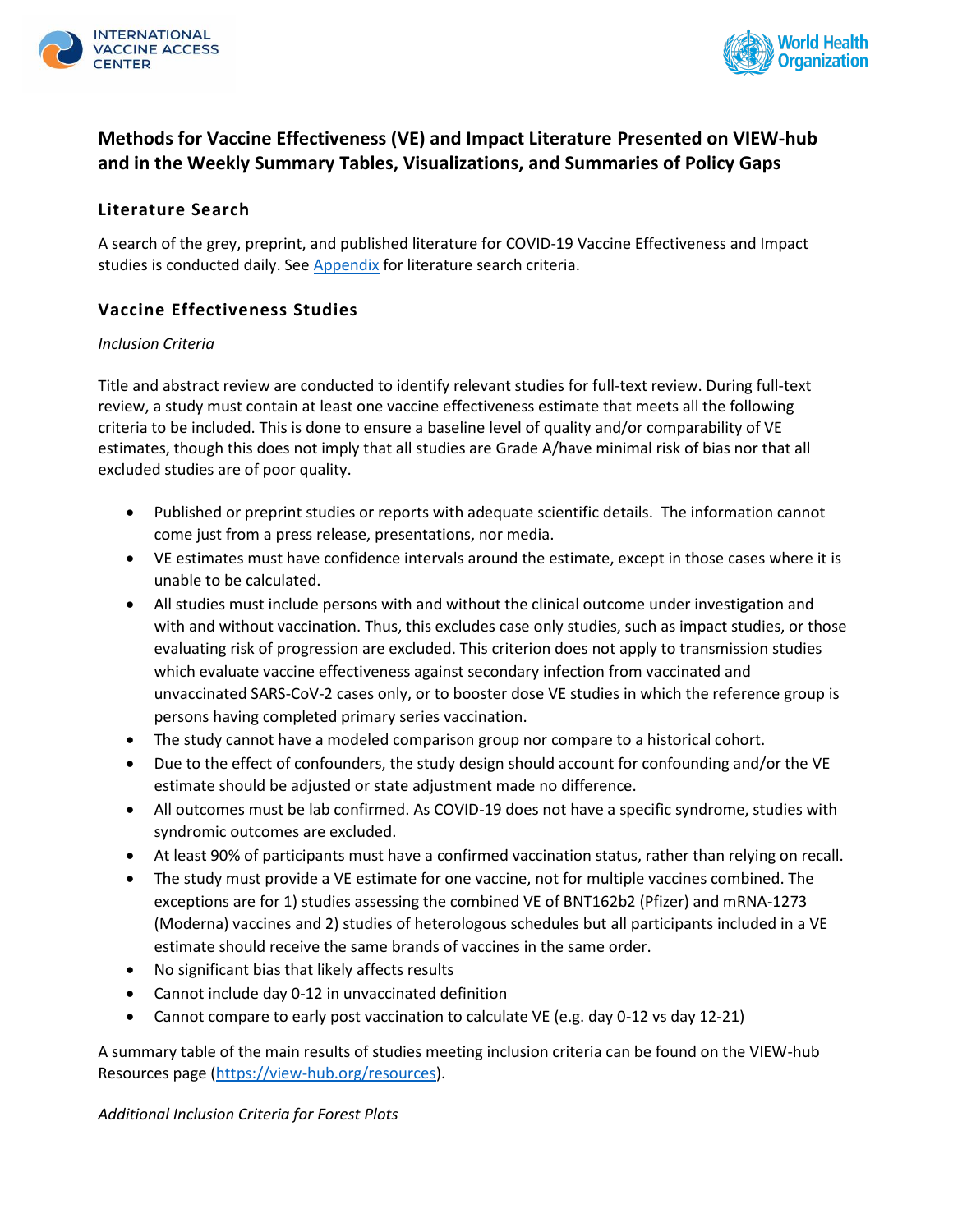



The VE estimates included in the plots are a large subset of the estimates abstracted from the systematic literature review. A single study can include many VE estimates. In an effort to not overrepresent the amount of evidence that exists for each vaccine, the following criteria are used to determine which VE estimates are displayed in the summary forest plots located on the VIEW-hub resources page [\(https://view](https://view-hub.org/resources)[hub.org/resources\)](https://view-hub.org/resources).

- Complete vaccination is defined as ≥7 days post final dose; partial vaccination is defined as ≥14 days post first dose of a 2-dose vaccine.
- If a study reports results for same outcome for both combined and individual vaccines, only individual vaccine VE estimates are displayed. This criterion only apples to studies evaluating VE of BNT162b2 (Pfizer) mRNA-1273 (Moderna) vaccines.
- If a study reports results from 2 different evaluation designs (e.g. test-negative design and cohort design) on the same population, VE estimates from the primary analysis only are displayed.
- If a study reports overall VE as well as variant-specific VE estimates for the same disease outcome, overall VE estimates are included in the 'By Vaccine' and 'By Disease Outcome' plots. However, if a study reports only variant-specific VE estimates, then all variant VE estimates are displayed and labeled. For the 'By Variant' plots, variant-specific estimates are included from all studies in which they are available. Note that studies may be conducted in the context of circulating variants, however, if variant-specific estimates (i.e. VE is stratified by variant) are not provided, estimates are labeled as 'overall' VE estimates, unless otherwise noted.
- If a study reports VE estimates for the same disease outcome for different populations, the general population VE estimate is displayed when available. If a general population estimate is not available, the VE from each population is displayed (exception is if there are estimates for similar age groups in which case the more stable VE estimate will be displayed).
- If a study reports VE estimates on more than one 'severe' disease outcome (e.g. 'severe disease', 'hospitalization', and 'ICU admission'), the more inclusive disease outcome including a larger population is displayed. These different types of severe outcomes are labeled as 'severe disease' in the plots, however it is important to keep in mind that the definition of severe disease varies and may explain some differences in VE estimates for severe disease outcomes.

There are some instances when more than one estimate from a study will be displayed in the same plot (e.g. a study includes VE estimates from two distinct populations or estimates for different variants). Note, some studies report adjusted odds ratios, risk ratios, or rate ratios instead of vaccine effectiveness estimates. In such instances, VE is calculated by subtracting the reported effect estimate by the study from 1 and multiplying by 100.

Reference numbers are included for each VE estimate displayed so users can identify when a study is represented more than once within a plot. More information on each reference can be found in the weekly literature review summary table located on VIEW-HUB ([https://view](https://view-hub.org/resources)[hub.org/resources](https://view-hub.org/resources)).

# **Vaccine Impact Studies**

Title and abstract review are conducted to identify relevant studies for full-text review. During fulltext review, studies meeting the following criteria are included.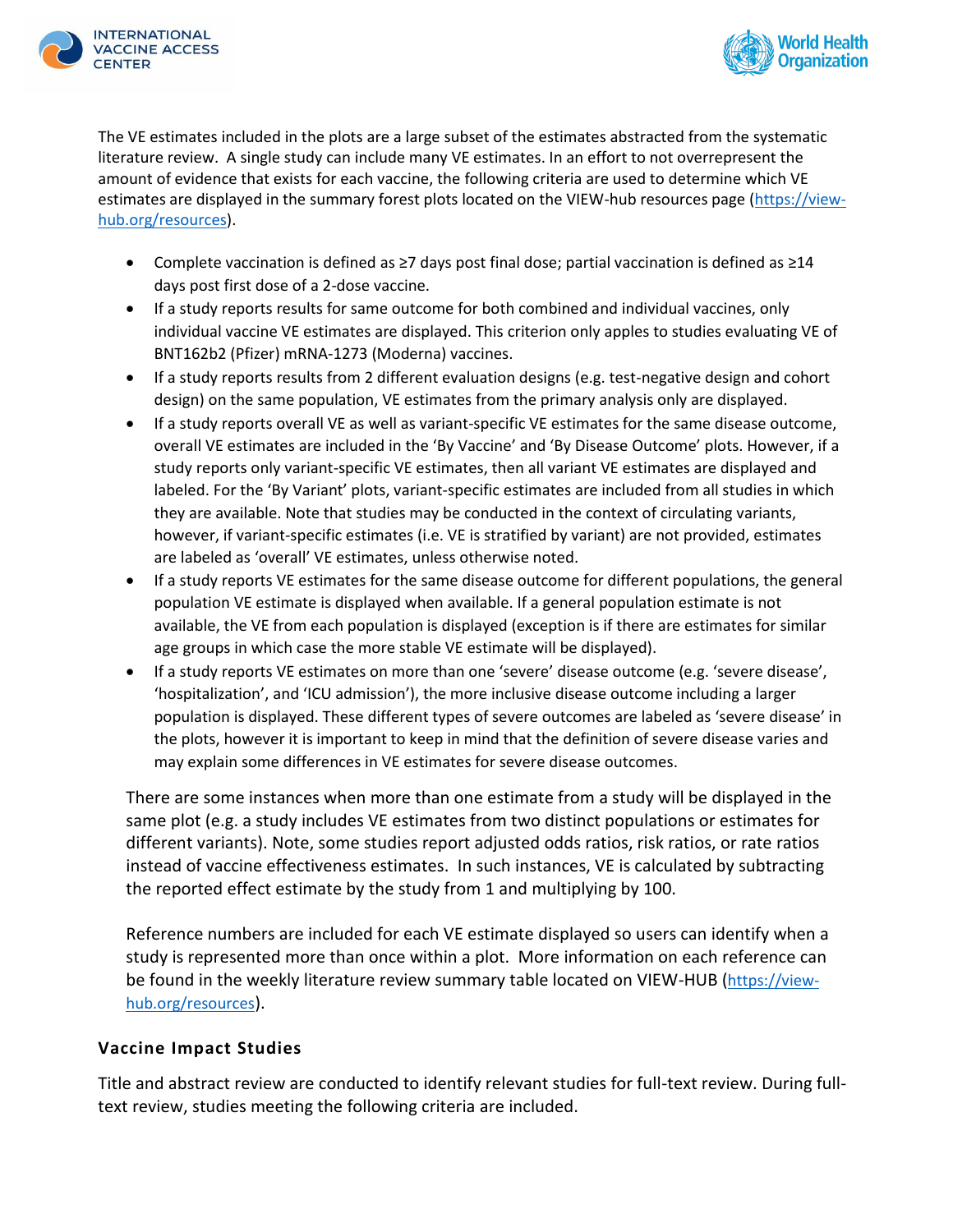



- Published or preprint studies or reports with adequate scientific details. Press releases, presentations, or media reports are excluded.
- Studies must be based on observational/surveillance data. Studies heavily relying on modeling are excluded.

### **Planned and Ongoing Studies presented on VIEW-hub and summaries of policy gaps**

In order to gather information on planned and ongoing studies, a survey was shared with persons conducting and/or funding studies. Data was requested specifically on studies that have completed protocol development to help obtain higher quality data as studies that are still in protocol development are subject to more changes. This data has been compiled by WHO and some key information and summaries of what is planned/ongoing are provided on View Hub and WHO's website. If you are planning or have an ongoing study and have not provided information to WHO, please email [covidve@who.int.](mailto:covidve@who.int)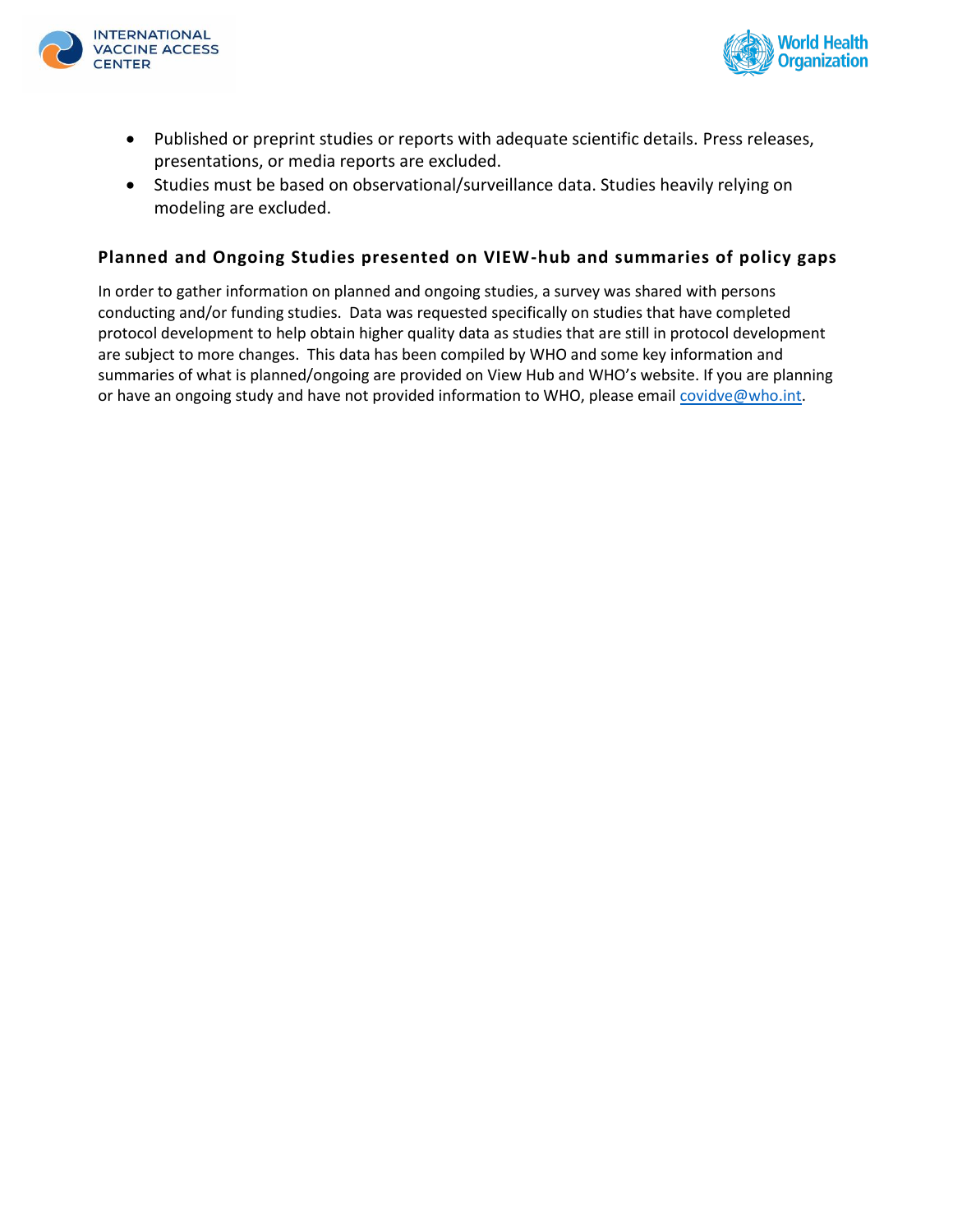



# <span id="page-4-0"></span>**Appendix: Literature Search Terms**

### PubMed:

("COVID-19"[tw] OR "COVID 19"[tw] OR "COVID19"[tw] OR "COVID2019"[tw] OR "COVID 2019"[tw] OR "COVID-2019"[tw] OR "novel coronavirus"[tw] OR "new coronavirus"[tw] OR "novel corona virus"[tw] OR "new corona virus"[tw] OR "SARS-CoV-2"[tw] OR "SARSCoV2"[tw] OR "SARS-CoV2"[tw] OR "2019nCoV"[tw] OR "2019-nCoV"[tw] OR "2019 coronavirus"[tw] OR "2019 corona virus"[tw] OR "coronavirus disease 2019"[tw] OR "severe acute respiratory syndrome coronavirus 2"[nm] OR "severe acute respiratory syndrome coronavirus 2"[tw] OR "sars-coronavirus-2"[tw] OR "coronavirus disease 2019"[tw] OR "corona virus disease 2019"[tw])

### AND

("COVID-19 Vaccines"[Mesh] OR "COVID-19 vaccine"[tiab] OR "mRNA-1273 vaccine" [Supplementary Concept] OR "mRNA-1273 vaccine"[tiab] OR "mRNA vaccine"[tiab] OR "mRNA COVID-19 vaccines"[tiab] OR "ChAdOx1 COVID-19 vaccine" [Supplementary Concept] OR "Ad5 nCoV vaccine" [Supplementary Concept] OR "Ad5-nCoV"[tiab] OR "Covid-19 aAPC vaccine" [Supplementary Concept] OR "Ad26.COV2.S vaccine" [Supplementary Concept] OR "Ad26.COV2.S vaccine"[tiab] OR "adenoviral vector vaccine"[tiab] OR "BNT162 vaccine" [Supplementary Concept] OR "BNT162b2"[tiab] OR "BNT162"[tiab] OR "CoronaVac" [tiab] OR "vaccin\*"[tiab])

### AND

("Clinical Trial, Phase IV" [Publication Type] OR "Controlled Clinical Trial" [Publication Type] OR "Randomized Controlled Trial" [Publication Type] OR "Case-Control Studies"[Mesh] OR "Retrospective Studies"[Mesh] OR "Retrospective"[tiab] OR "Cohort Studies"[Mesh] OR "Prospective Studies"[Mesh] OR "Prospective"[tiab] OR "Longitudinal Studies"[Mesh] OR "Follow-Up Studies"[Mesh] OR "Follow-up studies"[tiab] OR "cohort"[tiab] OR "test negative"[tiab] OR "Observational cohort"[tiab] OR "Test-negative design"[tiab] OR"RCT"[tiab] OR "randomized"[tiab] OR "randomised"[tiab] OR "randomly allocated"[tiab] OR "casecontrol"[tiab] OR "real-world effectiveness"[tiab] OR "effectiveness"[tiab] OR "association"[tiab] OR "impact"[tiab] OR "vaccine impact"[tiab]) NOT ("Clinical Trial, Phase I" [Publication Type] OR "Clinical Trial, Phase II" [Publication Type]) NOT ("animals"[mesh] NOT ("animals"[mesh] AND "humans"[mesh]))

#### Embase:

('COVID-19' OR 'COVID 19' OR 'COVID19' OR 'COVID2019' OR 'COVID 2019' OR 'COVID-2019' OR 'novel coronavirus' OR 'new coronavirus' OR 'novel corona virus' OR 'new corona virus' OR 'SARS-CoV-2' OR 'SARSCoV2' OR 'SARS-CoV2' OR '2019nCoV' OR '2019-nCoV' OR '2019 coronavirus' OR '2019 corona virus' OR 'coronavirus disease 2019' OR 'severe acute respiratory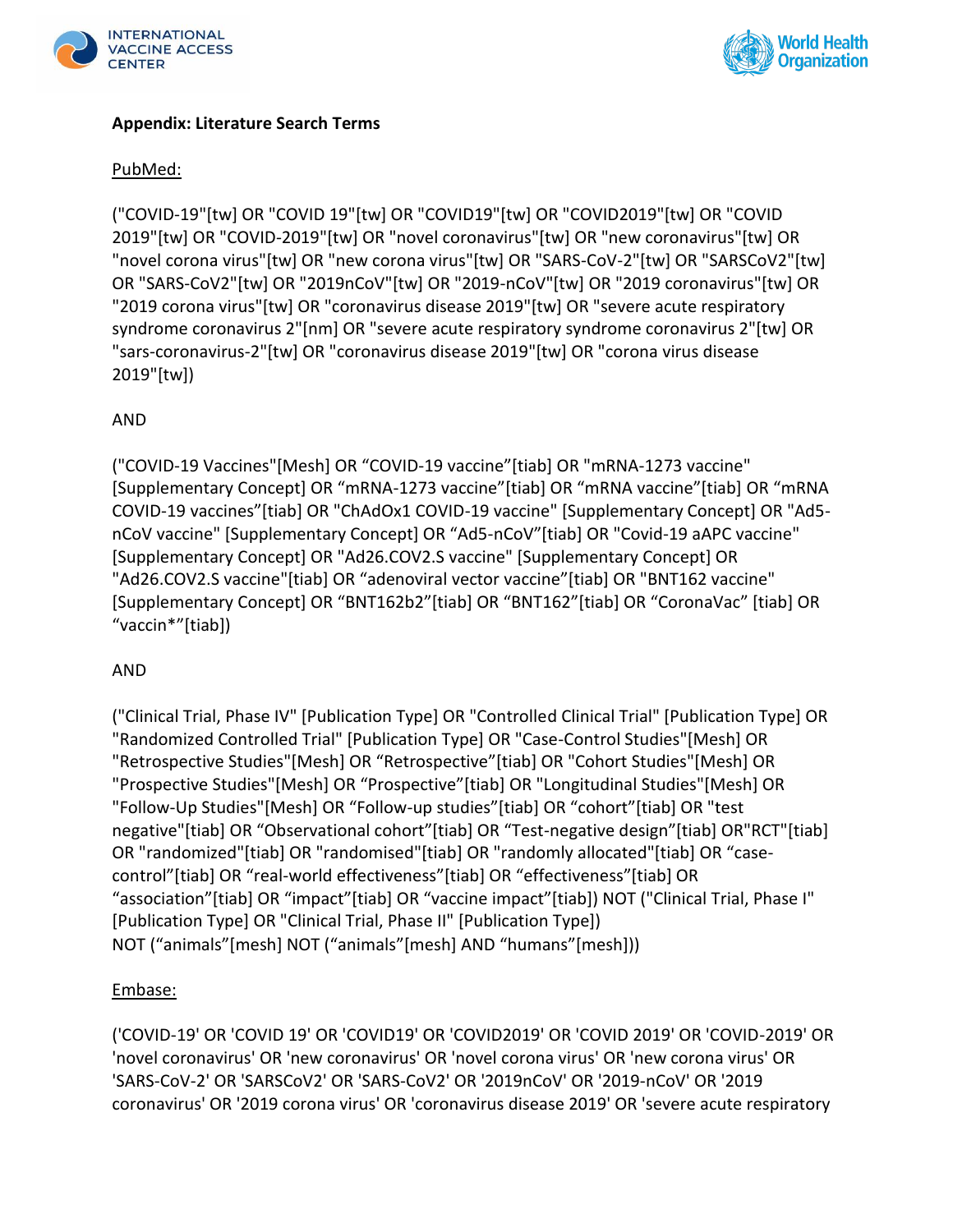



syndrome coronavirus 2'/exp OR 'severe acute respiratory syndrome coronavirus 2' OR 'sarscoronavirus-2' OR 'coronavirus disease 2019'/exp OR 'coronavirus disease 2019' OR 'corona virus disease 2019')

# AND

('SARS-CoV-2 vaccine'/exp OR 'COVID-19 vaccine':ti,ab OR 'mRNA-1273 vaccine'/exp OR 'mRNA-1273 vaccine':ti,ab OR 'mRNA vaccine':ti,ab OR 'mRNA COVID-19 vaccines':ti,ab OR 'ChAdOx1 ncov 19'/exp OR 'Ad5 nCoV vaccine'/exp OR 'Ad5-nCoV':ti,ab OR 'Covid-19 aAPC vaccine':ti,ab OR 'Ad26.COV2.S vaccine'/exp OR 'Ad26.COV2.S vaccine':ti,ab OR 'adenoviral vector vaccine':ti,ab OR 'BNT 162 vaccine'/exp OR 'BNT162b2':ti,ab OR 'BNT162':ti,ab OR 'CoronaVac'/exp OR 'coronavac':ti,ab OR 'vaccin\*':ti,ab)

# AND

('phase 4 clinical trial'/exp OR 'Controlled Clinical Trial'/exp OR 'Randomized Controlled Trial'/exp OR 'Case Control Study'/exp OR 'Retrospective Study'/exp OR 'Retrospective':ti,ab OR 'Cohort analysis'/exp OR 'Prospective Study'/exp OR 'Prospective':ti,ab OR 'Longitudinal Study'/exp OR 'Follow Up'/exp OR 'Follow-up study':ti,ab OR 'cohort':ti,ab OR 'test negative':ti,ab OR 'Observational cohort':ti,ab OR 'postmarketing surveillance'/exp OR 'postmarketing surveillance':ti,ab OR 'Test-negative design':ti,ab OR 'RCT':ti,ab OR 'randomized':ti,ab OR 'randomised':ti,ab OR 'randomly allocated':ti,ab OR 'case-control':ti,ab OR 'real-world effectiveness':ti,ab OR 'effectiveness':ti,ab OR 'association':ti,ab) NOT ('phase 1 clinical trial'/exp OR 'phase 2 clinical trial'/exp) NOT ('animal'/exp NOT ('animal'/exp AND 'human'/exp)) NOT 'conference abstract'/it

# WHO COVID database:

("COVID-19 Vaccines" OR "COVID-19 vaccine" OR "mRNA-1273 vaccine" OR "mRNA vaccine" OR "mRNA COVID-19 vaccines" OR "ChAdOx1 COVID-19 vaccine" OR "Ad5-nCoV" OR "Covid-19 aAPC vaccine" OR "Ad26.COV2.S vaccine" OR "adenoviral vector vaccine" OR "BNT162b2" OR "BNT162" OR "CoronaVac" OR vaccin\*)

### AND

("Phase IV" OR "Controlled Clinical Trial" OR "Randomized Controlled Trial" OR "Case-Control Studies" OR "Retrospective" OR "Cohort Studies" OR "Prospective" OR "Longitudinal Studies" OR "Follow-Up Studies" OR "Follow-up study" OR "cohort" OR "test negative" OR "Observational cohort" OR "Test-negative design" OR "RCT" OR "randomized" OR "randomised" OR "randomly allocated" OR "case-control" OR "real-world effectiveness" OR "effectiveness" OR "association") AND NOT ("Phase I" OR "Phase II")

### SCOPUS: